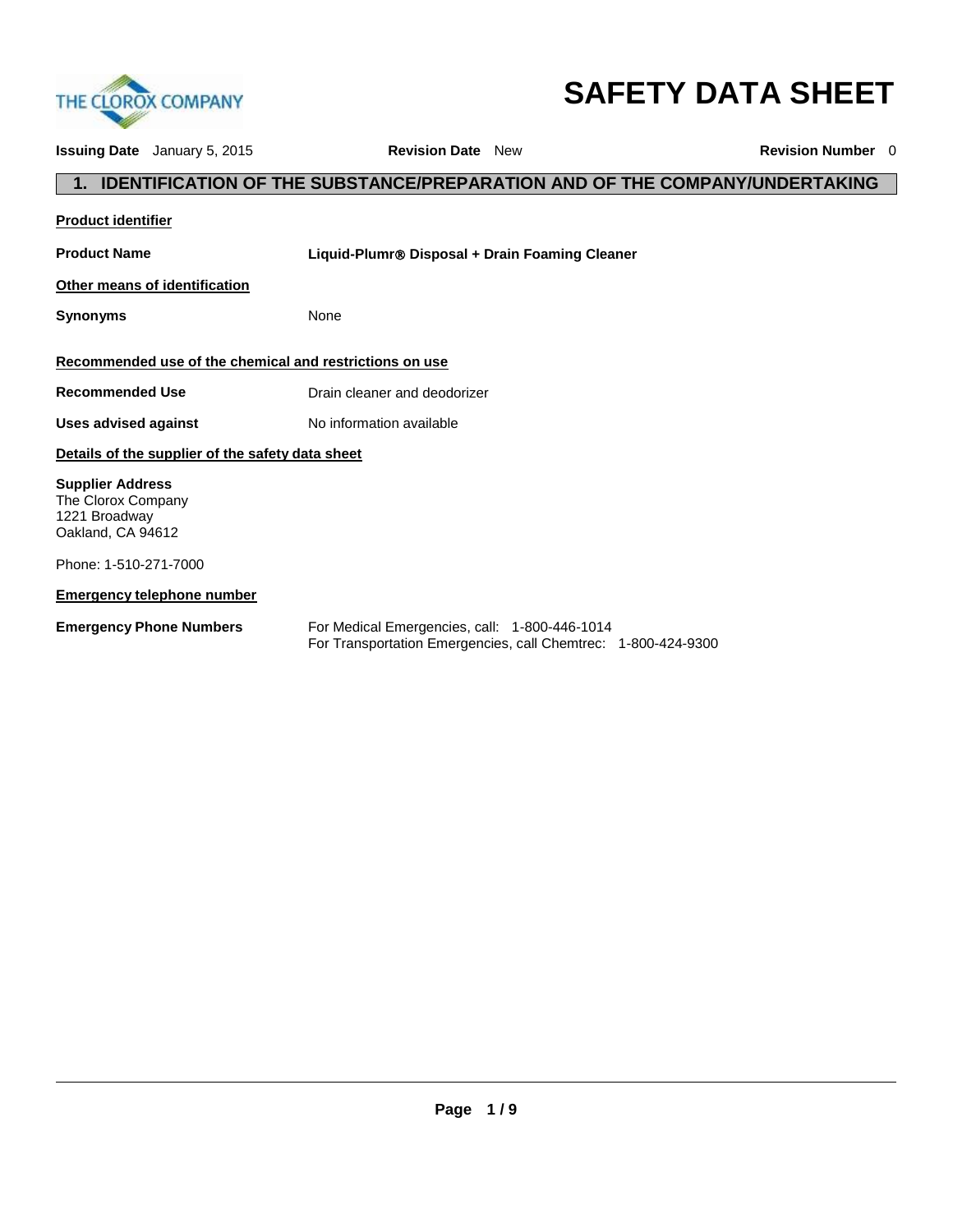#### **2. HAZARDS IDENTIFICATION**

#### **Classification**

This chemical is considered hazardous by the 2012 OSHA Hazard Communication Standard (29 CFR 1910.1200).

| Skin<br>≧/irritation<br>corrosion                                        |      |  |
|--------------------------------------------------------------------------|------|--|
| Seric<br>.<br>-----<br>.<br>AVA<br>۱۵۱۵<br>٠ΠΑ.<br>aamac<br>ritation<br> | .ate |  |

**Emergency Overview** 

#### **GHS Label elements, including precautionary statements**

| <b>Signal word</b>                                                                  | Warning                            |                         |
|-------------------------------------------------------------------------------------|------------------------------------|-------------------------|
| <b>Hazard statements</b><br>Causes skin irritation<br>Causes serious eye irritation |                                    |                         |
|                                                                                     |                                    |                         |
| White granulate in a square<br>Appearance<br>pack                                   | <b>Physical State</b><br>Granulate | Odor Grapefruit, citrus |
|                                                                                     |                                    |                         |

#### **Precautionary Statements - Prevention**

Wash face, hands and any exposed skin thoroughly after handling Wear protective gloves/protective clothing/eye protection/face protection

#### **Precautionary Statements - Response**

Specific treatment (see supplemental first aid instructions on this label) If in eyes: Rinse cautiously with water for several minutes. Remove contact lenses, if present and easy to do. Continue rinsing. If eye irritation persists: Get medical advice/attention

If on skin: Wash with plenty of soap and water If skin irritation occurs: Get medical advice/attention Take off contaminated clothing and wash before reuse

#### **Precautionary Statements - Storage**

None

**Precautionary Statements - Disposal** None

**Hazards not otherwise classified (HNOC)**  Not Applicable

**Unknown Toxicity** 22% of the mixture consists of ingredient(s) of unknown toxicity

#### **Other information**

May be harmful if swallowed Toxic to aquatic life with long lasting effects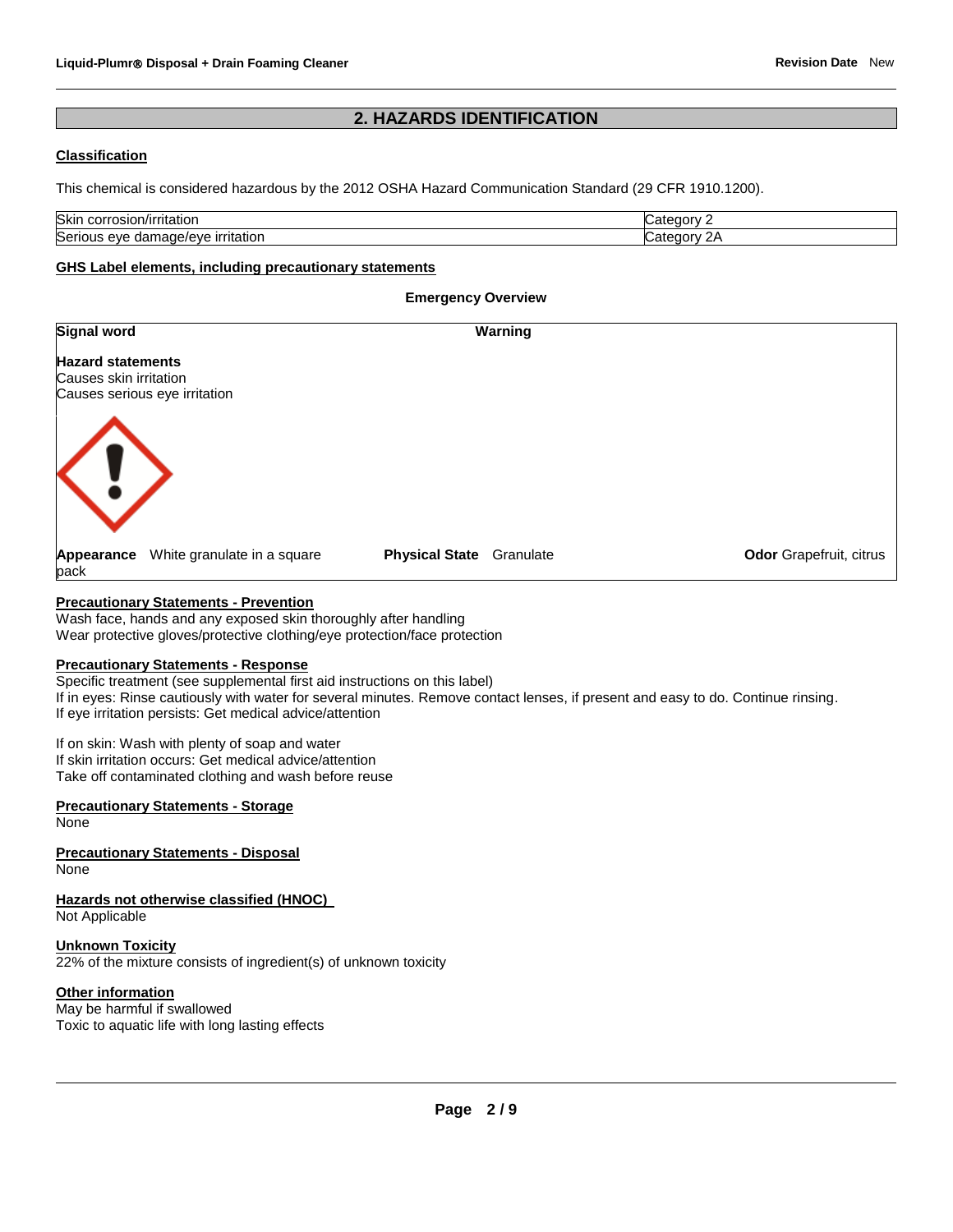#### **Interactions with Other Chemicals**

May react with other drain cleaners, including other Liquid-Plumr® products, to produce hazardous gases.

#### **3. COMPOSITION/INFORMATION ON INGREDIENTS**

| <b>Chemical Name</b>  |                                                                                           | <b>CAS-No</b>  | Weiaht %  | <b>Trade Secret</b> |
|-----------------------|-------------------------------------------------------------------------------------------|----------------|-----------|---------------------|
| Citric acid           |                                                                                           | 77-92-9        | $20 - 40$ |                     |
| Sodium laurvl sulfate |                                                                                           | $151 - 21 - 3$ | ' - 13    |                     |
|                       | * The exact percentage (concentration) of composition has been withheld as a trade secret |                |           |                     |

### **4. FIRST AID MEASURES First aid measures General Advice** Show this safety data sheet to the doctor in attendance. Eye Contact **If symptoms persist, call a physician. Rinse immediately with plenty of water, also under the** eyelids, for at least 15 minutes. Keep eye wide open while rinsing. Remove contact lenses, if applicable, and continue flushing. Do not rub affected area. **Skin Contact** Wash skin with soap and water. In the case of skin irritation or allergic reactions see a physician. Wash off immediately with soap and plenty of water for at least 15 minutes. **Inhalation** Move to fresh air. If symptoms persist, call a physician. Get medical attention immediately if symptoms occur. **Ingestion Do NOT** induce vomiting. Clean mouth with water and afterwards drink plenty of water. Never give anything by mouth to an unconscious person. Consult a physician. **Protection of First-aiders** Avoid contact with skin, eyes and clothing. Use personal protective equipment. For personal protection see Section 8. **Most important symptoms and effects, both acute and delayed Most Important Symptoms/Effects** Burning sensation. **Indication of any immediate medical attention and special treatment needed**

**Notes to Physician** Treat symptomatically.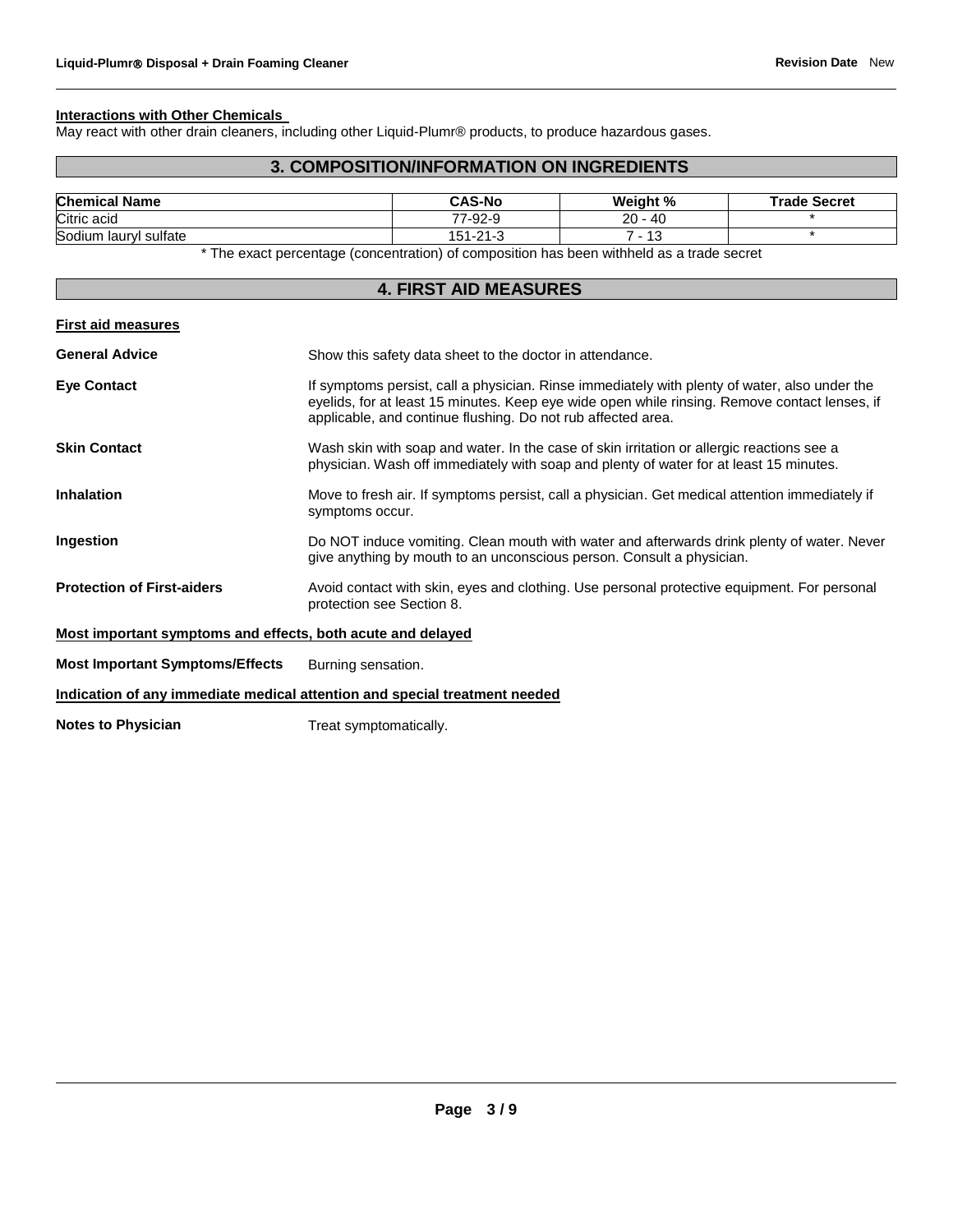#### **5. FIRE-FIGHTING MEASURES**

#### **Suitable Extinguishing Media**

Use extinguishing measures that are appropriate to local circumstances and the surrounding environment.

#### **Unsuitable Extinguishing Media**

CAUTION: Use of water spray when fighting fire may be inefficient.

#### **Specific Hazards Arising from the Chemical**

No information available

#### **Hazardous Combustion Products**

Carbon oxides.

#### **Explosion Data Sensitivity to Mechanical Impact No**

**Sensitivity to Static Discharge Moments** 

## **Protective Equipment and Precautions for Firefighters**

As in any fire, wear self-contained breathing apparatus pressure-demand, MSHA/NIOSH (approved or equivalent) and full protective gear.

#### **6. ACCIDENTAL RELEASE MEASURES**

#### **Personal precautions, protective equipment and emergency procedures**

| <b>Personal Precautions</b>                                  | Avoid contact with skin, eyes and clothing. Ensure adequate ventilation. Use personal<br>protective equipment.                                                                                                                    |
|--------------------------------------------------------------|-----------------------------------------------------------------------------------------------------------------------------------------------------------------------------------------------------------------------------------|
| <b>Other Information</b>                                     | Refer to protective measures listed in Sections 7 and 8.                                                                                                                                                                          |
| <b>Environmental precautions</b>                             |                                                                                                                                                                                                                                   |
| <b>Environmental Precautions</b>                             | Refer to protective measures listed in Sections 7 and 8. Prevent further leakage or spillage if<br>safe to do so.                                                                                                                 |
| Methods and material for containment and cleaning up         |                                                                                                                                                                                                                                   |
| <b>Methods for Containment</b>                               | Prevent further leakage or spillage if safe to do so.                                                                                                                                                                             |
| <b>Methods for Cleaning Up</b>                               | Pick up and transfer to properly labeled containers.                                                                                                                                                                              |
|                                                              | 7. HANDLING AND STORAGE                                                                                                                                                                                                           |
| <b>Precautions for safe handling</b>                         |                                                                                                                                                                                                                                   |
| <b>Handling</b>                                              | Handle in accordance with good industrial hygiene and safety practice. Avoid contact with skin,<br>eyes and clothing. Do not eat, drink or smoke when using this product. Remove and wash<br>contaminated clothing before re-use. |
| Conditions for safe storage, including any incompatibilities |                                                                                                                                                                                                                                   |
| <b>Storage</b>                                               | Keep containers tightly closed in a dry, cool and well-ventilated place.                                                                                                                                                          |

**Incompatible Products** Other drain cleaners, including other Liquid-Plumr® products.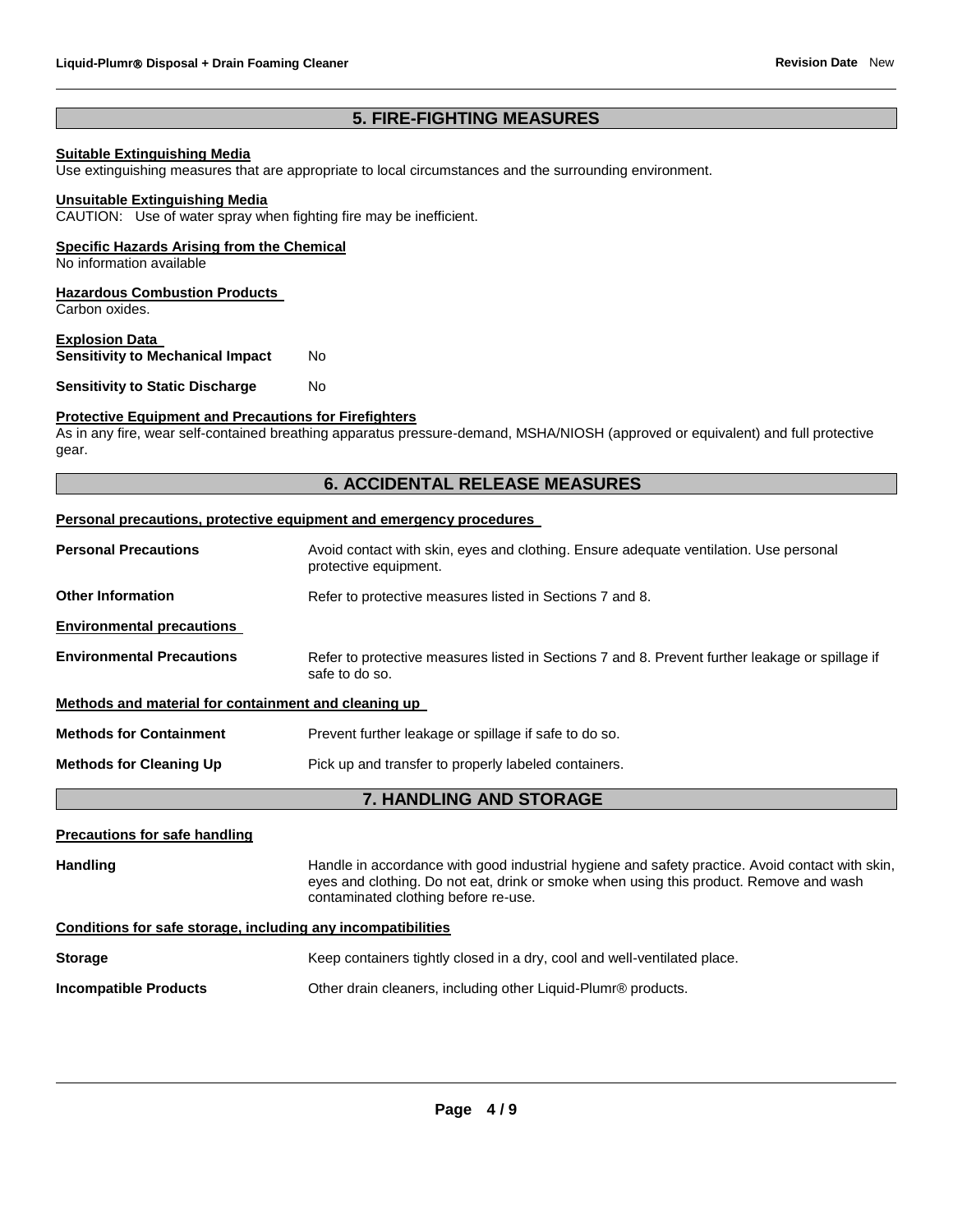### **8. EXPOSURE CONTROLS/PERSONAL PROTECTION**

### **Control parameters**

| <b>Exposure Guidelines</b>                                            | This product does not contain any hazardous materials with occupational exposure limits<br>established by the region specific regulatory bodies.                                                                           |
|-----------------------------------------------------------------------|----------------------------------------------------------------------------------------------------------------------------------------------------------------------------------------------------------------------------|
| Appropriate engineering controls                                      |                                                                                                                                                                                                                            |
| <b>Engineering Measures</b>                                           | <b>Showers</b><br>Eyewash stations<br>Ventilation systems                                                                                                                                                                  |
| Individual protection measures, such as personal protective equipment |                                                                                                                                                                                                                            |
| <b>Eye/Face Protection</b>                                            | If splashes are likely to occur, wear: Safety glasses with side-shields. None required for<br>consumer use.                                                                                                                |
| <b>Skin and Body Protection</b>                                       | Wear protective gloves/clothing. Long sleeved clothing. Impervious gloves.                                                                                                                                                 |
| <b>Respiratory Protection</b>                                         | No protective equipment is needed under normal use conditions. If exposure limits are<br>exceeded or irritation is experienced, ventilation and evacuation may be required.                                                |
| <b>Hygiene Measures</b>                                               | Handle in accordance with good industrial hygiene and safety practice. Avoid contact with skin,<br>eyes and clothing. Wear suitable gloves and eye/face protection. Do not eat, drink or smoke<br>when using this product. |

### **9. PHYSICAL AND CHEMICAL PROPERTIES**

#### **Physical and Chemical Properties**

| <b>Physical State</b><br>Appearance<br>Color                                                                                                                                                                                                                                                                                                                                                                                                                | Granulate<br>Granulate in a square pack<br>White                                                                                                                                                                                                                                               | Odor<br><b>Odor Threshold</b>                                                                                                                                                                 | Grapefruit, citrus<br>No information available |
|-------------------------------------------------------------------------------------------------------------------------------------------------------------------------------------------------------------------------------------------------------------------------------------------------------------------------------------------------------------------------------------------------------------------------------------------------------------|------------------------------------------------------------------------------------------------------------------------------------------------------------------------------------------------------------------------------------------------------------------------------------------------|-----------------------------------------------------------------------------------------------------------------------------------------------------------------------------------------------|------------------------------------------------|
| <b>Property</b><br>рH<br><b>Melting/freezing point</b><br><b>Boiling Point/Range</b><br><b>Flash Point</b><br><b>Evaporation rate</b><br>Flammability (solid, gas)<br><b>Flammability Limits in Air</b><br><b>Upper flammability limit</b><br>Lower flammability limit<br>Vapor pressure<br>Vapor density<br><b>Specific Gravity</b><br><b>Water Solubility</b><br>Solubility in other solvents<br>Partition coefficient: n-octanol/water No data available | <b>Values</b><br>No data available<br>No data available<br>No data available<br>No data available<br>No data available<br>No data available<br>No data available<br>No data available<br>No data available<br>No data available<br>No data available<br>Soluble in water.<br>No data available | <b>Remarks/Method</b><br>None known<br>None known<br>None known<br>None known<br>None known<br>None known<br>None known<br>None known<br>None known<br>None known<br>None known<br>None known |                                                |
| <b>Autoignition temperature</b><br>Decomposition temperature<br><b>Kinematic viscosity</b><br><b>Dynamic viscosity</b><br><b>Explosive Properties</b><br><b>Oxidizing Properties</b>                                                                                                                                                                                                                                                                        | No data available<br>No data available<br>No data available<br>No data available<br>No data available<br>No data available                                                                                                                                                                     | None known<br>None known<br>None known<br>None known                                                                                                                                          |                                                |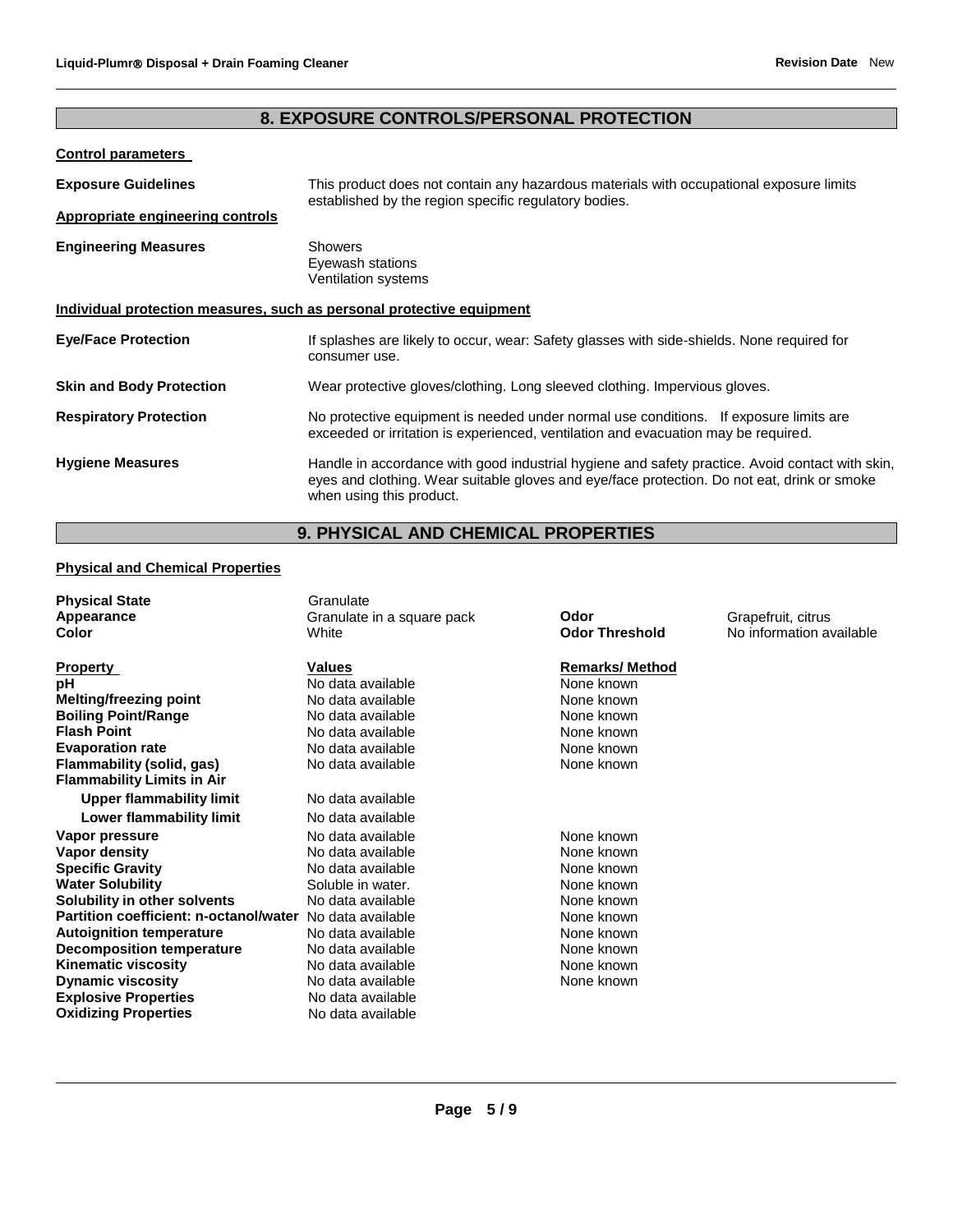#### **9. PHYSICAL AND CHEMICAL PROPERTIES**

**Other Information Softening Point** No data available **VOC Content (%)** No data available

#### **10. STABILITY AND REACTIVITY**

#### **Reactivity**

May react with other drain cleaners, including other Liquid-Plumr® products, to produce hazardous gases.

#### **Chemical stability**

Stable under recommended storage conditions.

#### **Possibility of Hazardous Reactions**

None under normal processing.

#### **Hazardous Polymerization**

Hazardous polymerization does not occur.

#### **Conditions to avoid**

None known based on information supplied.

#### **Incompatible materials**

Other drain cleaners, including other Liquid-Plumr® products.

#### **Hazardous Decomposition Products**

Carbon oxides.

#### **11. TOXICOLOGICAL INFORMATION**

#### **Information on likely routes of exposure**

| <b>Product Information</b> |
|----------------------------|
|----------------------------|

| <b>Inhalation</b>   | May cause irritation of respiratory tract.                                                                         |
|---------------------|--------------------------------------------------------------------------------------------------------------------|
| <b>Eye Contact</b>  | Causes eye irritation.                                                                                             |
| <b>Skin Contact</b> | May cause redness and irritation.                                                                                  |
| Ingestion           | Ingestion may cause irritation to mucous membranes, gastrointestinal irritation, nausea,<br>vomiting and diarrhea. |

#### **Component Information**

| <b>Chemical Name</b>  | <b>_D50 Oral</b> | LD50 Dermal | <b>LC50 Inhalation</b> |
|-----------------------|------------------|-------------|------------------------|
| Sodium lauryl sulfate | 1288 mg/kg       | = 580 mg/kg | 3900 ma/m <sup>3</sup> |
| $51 - 21 - 3$         | Rat              | ' Rabbit,   | $Rat$ ) 1 $h$          |

#### **Information on toxicological effects**

**Symptoms** May cause redness and tearing of the eyes and skin redness.

#### **Delayed and immediate effects as well as chronic effects from short and long-term exposure**

| Sensitization | No information available. |
|---------------|---------------------------|
|               |                           |

**Mutagenic Effects** There is no data available for this product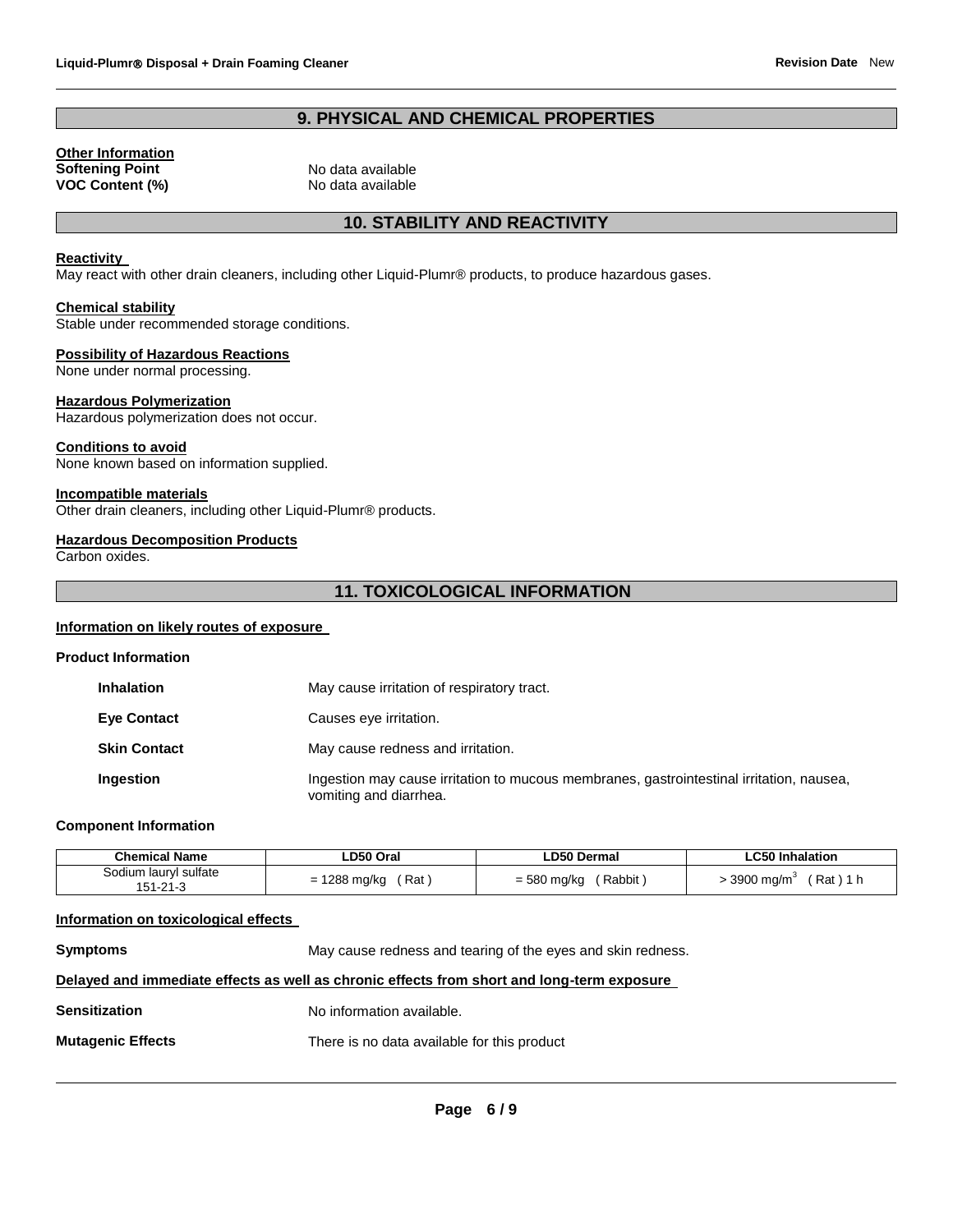**Carcinogenicity Contains no ingredient listed as a carcinogen.** 

| <b>Reproductive Toxicity</b>    | No information available                                                          |
|---------------------------------|-----------------------------------------------------------------------------------|
| <b>STOT - single exposure</b>   | No information available.                                                         |
| <b>STOT - repeated exposure</b> | No information available.                                                         |
| <b>Chronic Toxicity</b>         | No known effect based on information supplied. Carcinogenic potential is unknown. |
| <b>Target Organ Effects</b>     | Respiratory system. Eyes. Skin. Kidney.                                           |
| <b>Aspiration Hazard</b>        | No information available.                                                         |

#### **Numerical measures of toxicity Product Information**

**The following values are calculated based on chapter 3.1 of the GHS document ATEmix (oral)** 4.6 g/kg **ATEmix (dermal)** 8.8 g/kg (ATE)

#### **12. ECOLOGICAL INFORMATION**

#### **Ecotoxicity**

Toxic to aquatic life with long lasting effects

#### **Persistence and Degradability**

No information available.

#### **Bioaccumulation**

No information available.

#### **Other Adverse Effects**

No information available.

### **13. DISPOSAL CONSIDERATIONS**

#### **Disposal methods**

Dispose of in accordance with all applicable federal, state, and local regulations.

#### **Contaminated Packaging**

Dispose of in accordance with all applicable federal, state, and local regulations.

#### **14. TRANSPORT INFORMATION**

| <b>DOT</b>      | Not regulated |
|-----------------|---------------|
| <b>TDG</b>      | Not regulated |
| <b>ICAO</b>     | Not regulated |
| <b>IATA</b>     | Not regulated |
| <b>IMDG/IMO</b> | Not regulated |

#### **15. REGULATORY INFORMATION**

#### **International Inventories**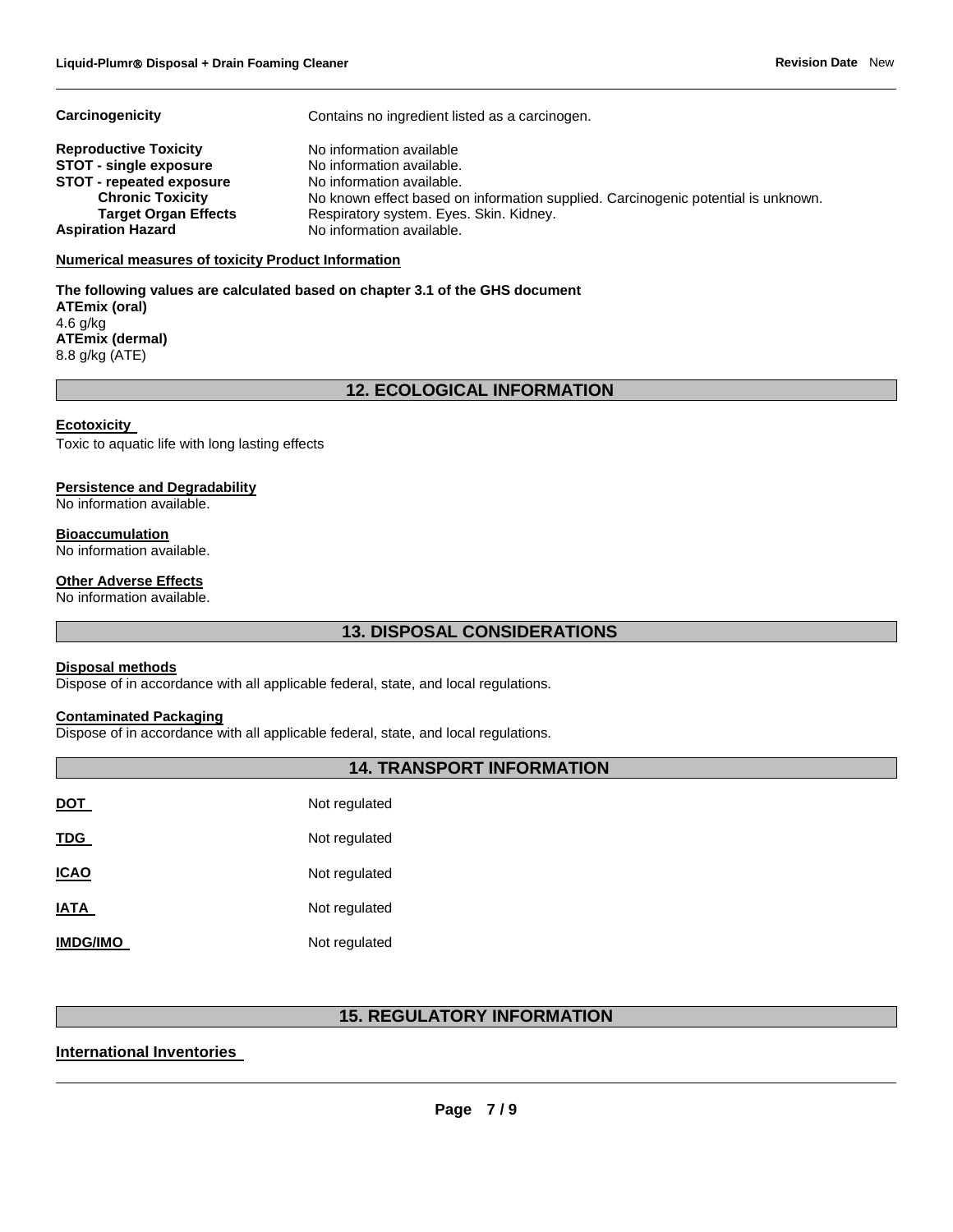TSCA Complies DSL All components are listed either on the DSL or NDSL.

**TSCA** - United States Toxic Substances Control Act Section 8(b) Inventory **DSL/NDSL** - Canadian Domestic Substances List/Non-Domestic Substances List

#### **U.S. Federal Regulations**

#### **SARA 313**

Section 313 of Title III of the Superfund Amendments and Reauthorization Act of 1986 (SARA). This product does not contain any chemicals which are subject to the reporting requirements of the Act and Title 40 of the Code of Federal Regulations, Part 372.

#### **SARA 311/312 Hazard Categories**

| Acute Health Hazard               | Yes |
|-----------------------------------|-----|
| Chronic Health Hazard             | N٥  |
| Fire Hazard                       | N٥  |
| Sudden Release of Pressure Hazard | N٥  |
| Reactive Hazard                   | N٥  |
|                                   |     |

#### **Clean Water Act**

This product does not contain any substances regulated as pollutants pursuant to the Clean Water Act (40 CFR 122.21 and 40 CFR 122.42).

#### **CERCLA**

This material, as supplied, does not contain any substances regulated as hazardous substances under the Comprehensive Environmental Response Compensation and Liability Act (CERCLA) (40 CFR 302) or the Superfund Amendments and Reauthorization Act (SARA) (40 CFR 355). There may be specific reporting requirements at the local, regional, or state level pertaining to releases of this material.

| <b>Chemical Name</b>   | <b>Hazardous Substances RQs</b> | l Extremely Hazardous Substances<br>RQs | RQ                        |
|------------------------|---------------------------------|-----------------------------------------|---------------------------|
| Citric acid<br>77-92-9 |                                 |                                         | RQ Section number 180.950 |

#### **U.S. State Regulations**

#### **California Proposition 65**

This product does not contain any Proposition 65 chemicals.

#### **U.S. State Right-to-Know Regulations**

None known.

#### **International Regulations**

**Canada WHMIS Hazard Class** D2B Toxic materials



#### **16. OTHER INFORMATION**